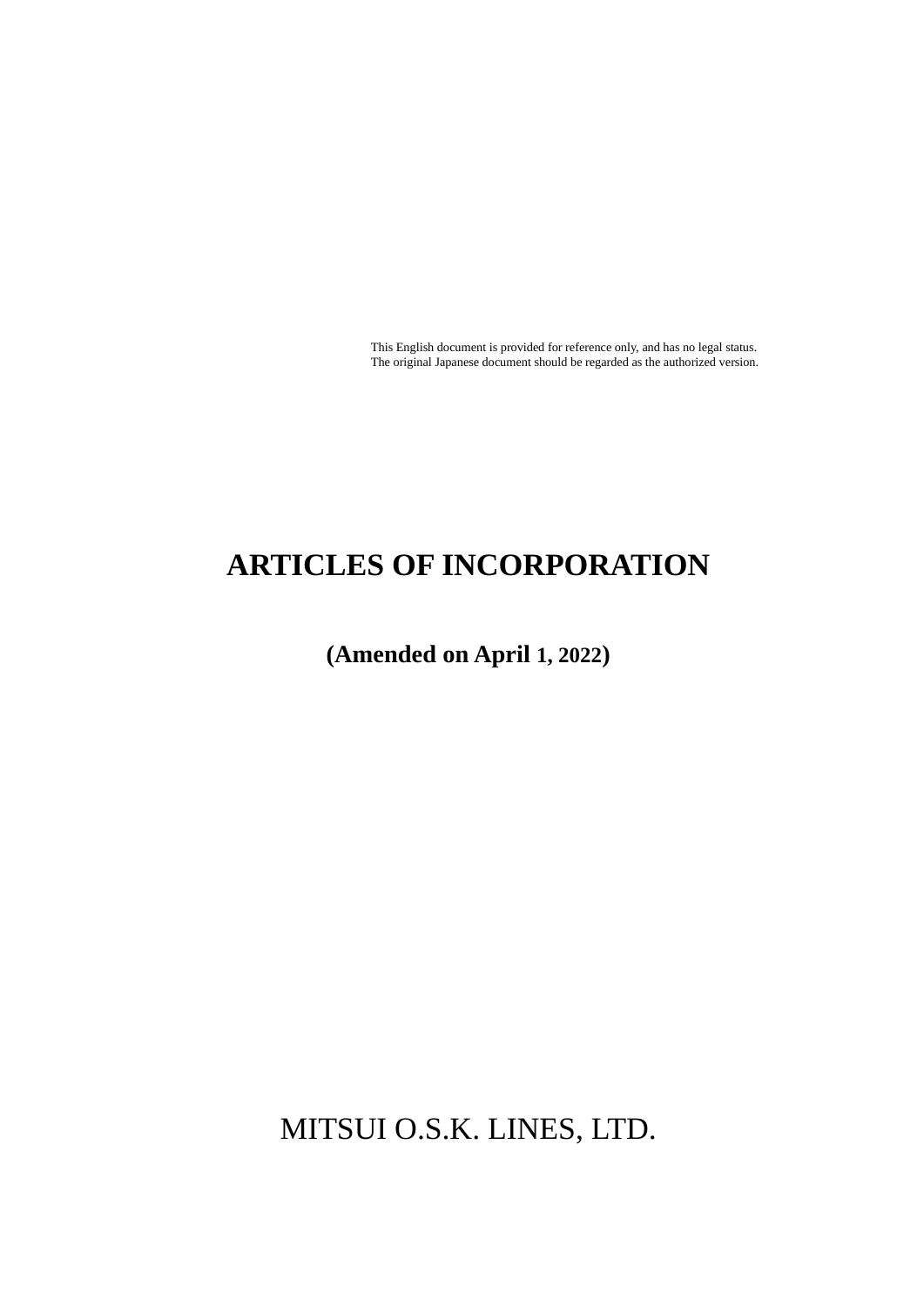# **CHAPTER I GENERAL PROVISIONS**

- **Article 1.** The name of the Company shall be KABUSHIKI KAISHA SHOSEN MITSUI and shall be written in English as Mitsui O.S.K. Lines, Ltd.
- Article 2. The main purpose of the Company is to engage in the following businesses:
	- (1) Marine transportation;
	- (2) Business related to ocean resources development and offshore facilities installation and Operations;
	- (3) Shipping agency;
	- (4) Ship broking;
	- (5) Warehousing;
	- (6) Nonlife insurance agency and business relating to offering life insurance;
	- (7) Port and harbour transportation;
	- (8) Construction;
	- (9) Land transportation;
	- (10) Forwarding and agency business for sea, land or air transportation;
	- (11) Sea-land-air multimodal transportation and its forwarding and agency business;
	- (12) Management of schools for education and training of marine technical specialists;
	- (13)Purchase and sale, lease and brokerage of vessels, equipment and machinery, and architecture, execution and superintendence of construction works;
	- (14) Sale of natural gas and other fuels;
	- (15) Travel agency business in accordance with traveling business law of Japan;
	- (16) Air business and air tramp transportation business using air-ships;
	- (17) Purchase and sale, lease, brokerage and management of real estate;
	- (18) Lease, management and operation of marine leisure facilities, sports facilities and lodging facilities;
	- (19) Information processing and information providing services;
	- (20) Business relating to dispatching general workers;
	- (21) Employment placement business;
	- (22) Advertisement agency business, advertisement and publicity business and planning, designing and entrustment of various entertainments;
	- (23) Use and trade of renewable energies;
	- (24) Sale and derivative transactions of greenhouse gas emission rights, and brokerage of these businesses;
	- (25) Accommodation of loans, guarantee and investment for other business undertakings; and
	- (26) Any and all business incidental or related to any of the abovementioned business.
- **Article 3.** The registered office of the Company shall be located in Minato-ku, Tokyo.
- **Article 4.** The Company shall place the following bodies, in addition to the General Meeting of Shareholders and Directors:
	- (1) Board of Directors
	- (2) Audit & Supervisory Board Members
	- (3) Audit & Supervisory Board
	- (4) Accounting Auditors
- **Article 5.** The Company shall use electronic media for public notices. However, in the event that the Company cannot execute an electronic public notices due to an accident or any other unavoidable reason, the notices shall be made in the Nihon Keizai shimbun.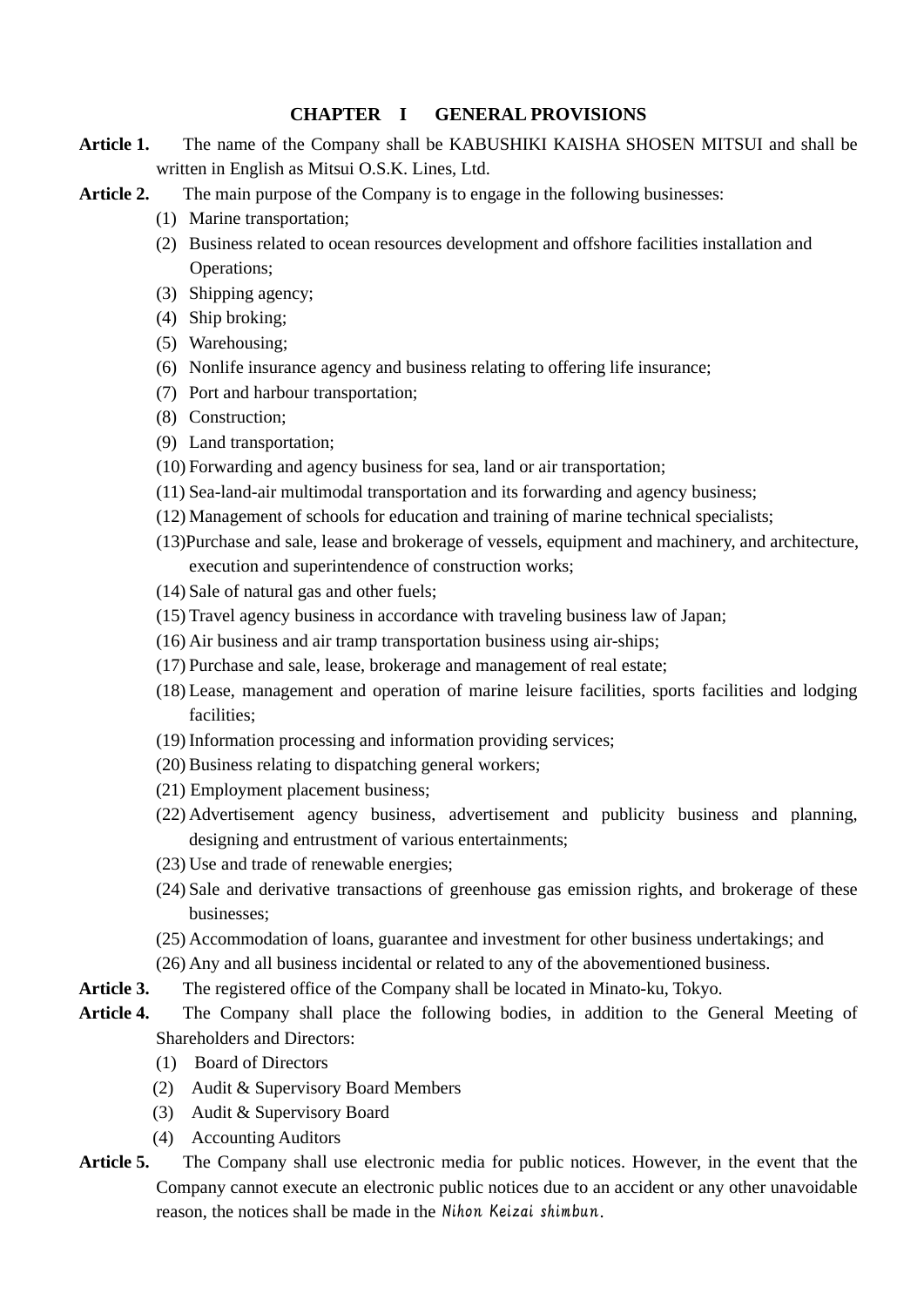#### **CHAPTER II SHARES**

- **Article 6.** The total number of issuable shares by the Company shall be nine hundred forty six million and two hundred thousand (946,200,000).
- **Article 7.** The Company may acquire treasury stocks with market trading by a resolution of the Board of Directors, in accordance with paragraph 2 of Article 165 of the Companies Act.
- **Article 8.** The number of shares constituting the minimum trading unit (*tan-gen*) of shares of the Company shall be one hundred (100).
- **Article 9.** The shareholders of the Company may not execute authority when owning less than the minimum trading unit (*tan-gen*) of shares, other than in the following.
	- (1) Authority stated in paragraph 2 of Article 189 of the Companies Act.
	- (2) Authority to request in accordance with paragraph 1 of Article 166 of the Companies Act.
	- (3) Authority to receive an allotment of shares for subscription and convertible bonds for subscription in proportion to the number of shares that the shareholders hold.
	- (4) Authority to request, laid down in the next article.
- **Article 10.** Shareholders may require the Company to sell them the shares necessary to achieve a minimum trading unit (*tan-gen*) status in accordance with the Share Handling Regulations.
- Article 11. The Company shall appoint a custodian for the register of shareholders.

2. The business relating to the register of shareholders and the original register for convertible bonds of the Company, shall be entrusted to the custodian for the register of shareholders, and shall not be handled by the Company.

3. The custodian for the register of shareholders and its place of business shall be appointed by a resolution of the Board of Directors and public notice thereof shall be given.

4. The procedures and fees in respect of handling of the shares as provided for in paragraph 2 above, shall conform to the Share Handling Regulations established by a resolution of the Board of Directors, in addition to ordinance or the Article of Incorporation.

### **CHAPTER III GENERAL MEETING OF SHAREHOLDERS**

**Article 12.** An ordinary general meeting of shareholders shall be convened annually in June each year. 2. An extraordinary general meeting of shareholders shall be convened from time to time whenever necessary.

> 3. A general meeting of shareholders shall be convened by one of the Directors in accordance with the order predetermined by a resolution of the Board of Directors in accordance with a resolution of the Board of Directors, except as otherwise provided for by laws or regulations.

**Article 13.** The standard date for voting right of the General Meeting of Shareholders of the Company shall be March 31 every year.

**Article 14.** The President shall preside over a general meeting of shareholders.

2. Should the President be unable to act, a substitute, in accordance with the order predetermined by a resolution of the Board of Directors, shall take the chair thereof.

**Article 15.** The Company, when issuing invitations regarding the General Meeting of Shareholders, may regard it as offering information pertaining to the matters to be stated or listed in the reference document of the General Meeting of Shareholders, business report, financial statements and consolidated financial statements to the shareholders, by disclosing it via the Internet in accordance with ordinance of the Ministry of Justice.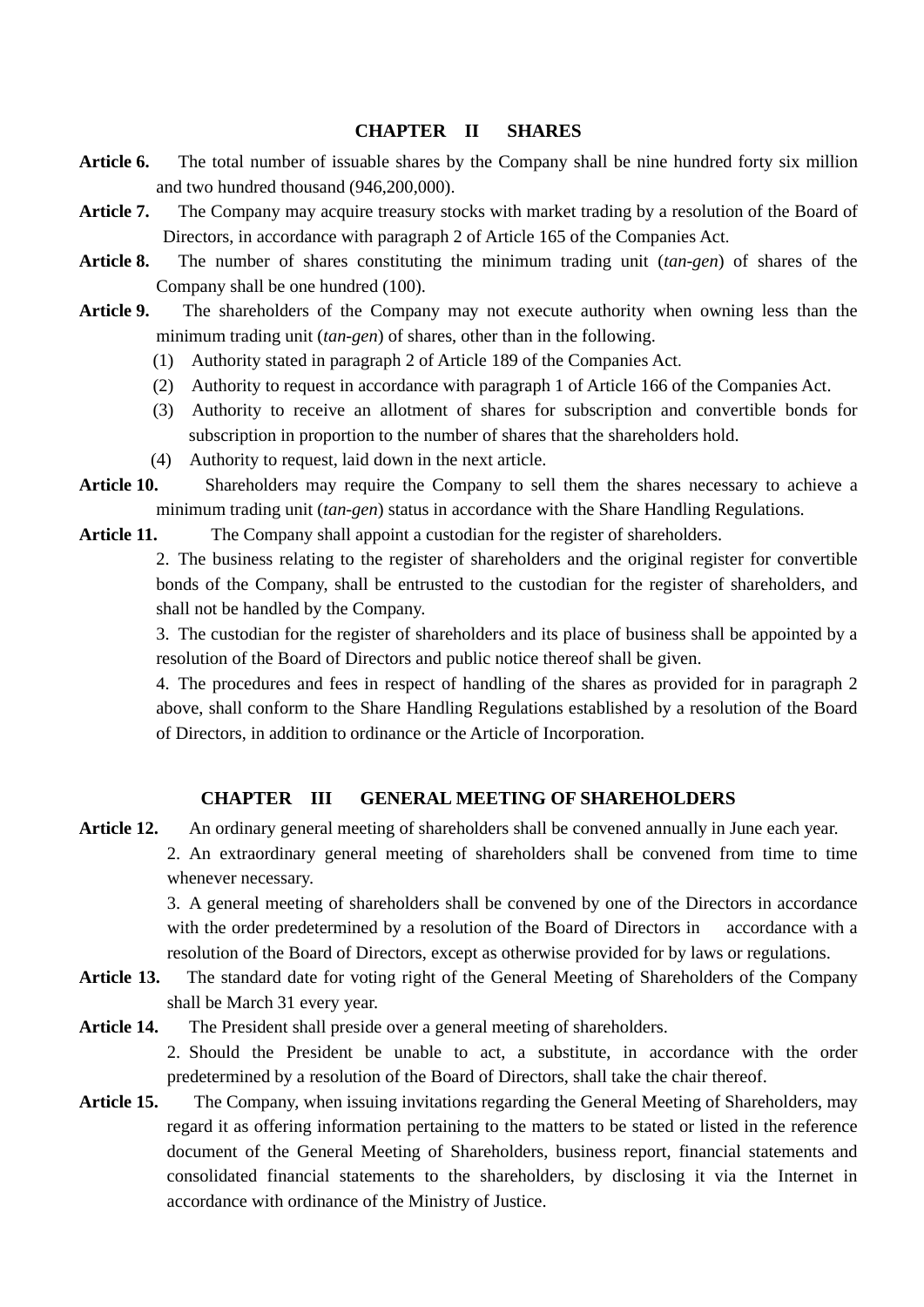**Article 16.** Except as otherwise provided for by laws or regulations or in these Articles of Incorporation, all resolutions of a general meeting of shareholders shall be adopted by a majority of votes of the shareholders present who may exercise voting rights.

> 2. In order to adopt resolutions based on paragraph 2 of Article 309 of the Companies Act, at least one-third of shareholders who may exercise voting rights must be in attendance at a general meeting of shareholders and more than two-thirds of those shareholders must vote in the affirmative.

> 3. Each shareholder may entrust another shareholder who holds voting rights of the Company as proxy to exercise his or her voting rights.

# **CHAPTER IV DIRECTORS**

- Article 17. The Company shall have Directors not exceeding 20 in number.
- **Article 18.** A resolution of a general meeting of shareholders electing a Director shall be adopted at such meeting where the shareholders holding not less than one-third of the total number of shareholders' voting rights of the shareholders who may exercise voting rights, are present.
	- 2. Cumulative voting shall not be used for adopting the resolution in the immediately preceding paragraph.
- **Article 19.** The term of office of a Director shall expire at the conclusion of the ordinary general meeting of shareholders in respect of the close of accounts for the last business term ending within one (1) year after his election.
- **Article 20.** The Company shall designate a certain number of Representative Directors by a resolution of the Board of Directors.
- **Article 21.** The Company may, by a resolution of the Board of Directors, designate one Chairman of the Board.
- **Article 22.** The company shall appoint executive officers by a resolution of the Board of Directors and assign them company business to execute.

2. The Board of Directors shall resolve to appoint one of the executive officers as President. Further, the Board of Directors may choose other executive officers with titles.

- **Article 23.** The Company may appoint one or more Advisers by a resolution of the Board of Directors.
- **Article 24.** The Company in accordance with paragraph 1 of Article 427 of the Companies Act, may conclude a contract in which the total sum is limited to the amount determined in paragraph 1 of Article 425 of the Companies Act, with the outside Director, for his or her responsibilities laid down in paragraph 1 of Article 423 of the Companies Act.

#### **CHAPTER V BOARD OF DIRECTORS**

- **Article 25.** The Chairman of the Board shall convene and preside over meetings of the Board of Directors, except as otherwise provided by laws or regulations; provided, however, that should the office of Chairman of the Board be vacant or should they be unable to act, one of the other Directors, in accordance with the order predetermined by a resolution of the Board of Directors, shall convene such meeting and take the chair thereof.
- **Article 26.** A notice of convocation of meeting of the Board of Directors shall be given to each Director and each Audit & Supervisory Board Member by three (3) days prior to the date set for such meeting; provided, however, that in the case of emergency, such period of the notice may be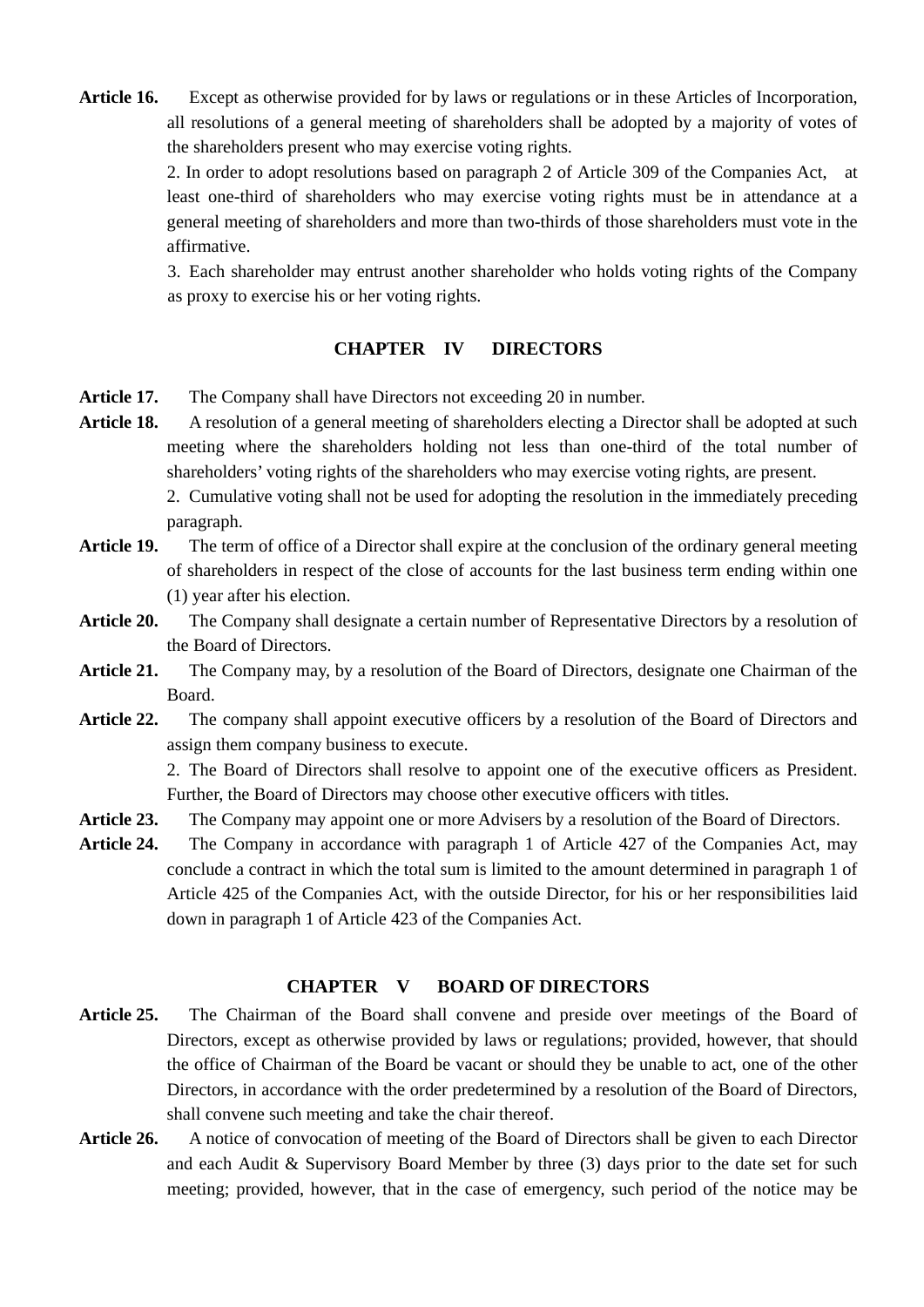shortened.

Article 27. The Company, in the case that a Director proposes a matter for the purpose of resolution of the Board of Directors, shall consider the matter approved when all Directors indicate their agreement by written document or electronic record. However, this shall not apply when the Audit & Supervisory Board Member offers a dissenting voice for such a proposal.

## **CHAPTER VI AUDIT & SUPERVISORY BOARD MEMBERS**

**Article 28.** The Company shall have Audit & Supervisory Board Members not exceeding five (5) in number.

> 2. Audit & Supervisory Board shall designate one or more Audit & Supervisory Board Members by resolution.

- **Article 29.** The resolution of a general meeting of shareholders electing a Audit & Supervisory Board Member shall be adopted at a meeting where shareholders holding not less than one-third of the voting rights of the shareholders who hold voting rights are present.
- **Article 30.** The terms of office of Audit & Supervisory Board Members shall expire at the conclusion of the ordinary general meeting of shareholders in respect of the close of accounts for the last business term ending within four (4) years after their elections.
- **Article 31.** The Company, in accordance with regulations of paragraph 1 of Article 427 of the Companies Act, may conclude a contract in which the total sum is limited to the amount determined in paragraph 1 of Article 423 of the Companies Act, with the Outside Audit & Supervisory Board Member, for his or her responsibilities laid down in paragraph 1 of Article 425 of the Companies Act.

# **CHAPTER VII AUDIT & SUPERVISORY BOARD**

Article 32. Meetings of the Audit & Supervisory Board shall be convened by the Audit & Supervisory Board Members. A notice of convocation of a meeting of the Audit & Supervisory Board shall be given to each Audit & Supervisory Board Member three (3) days prior to the date set for such meeting; provided, however, that in the case of emergency, such period of the notice may be shortened.

#### **CHAPTER VIII ACCOUNTS**

- **Article 33.** The business term of the Company shall be one (1) year, which begins on the first day of April of each year and ends on the 31st day of March of the following year.
- **Article 34.** By resolution at the General Meeting of shareholders, cash distribution of the surplus of the Company (hereinafter called the "year-end dividend"), shall be paid to the shareholders whose names are recorded in the last records of the register of shareholders or registered pledges as of the 31st day of March in each year.
- **Article 35.** The Company may, by a resolution of the Board of Directors, distribute the Company surplus (hereinafter called "interim dividend"), laid down in paragraph 5 of Article 454 of the Companies Act, to the shareholders whose names are recorded in the last register of shareholders or registered pledges as of the 30th day of September in each year.
- **Article 36.** The Company shall be relieved of the obligation to pay year-end dividend or interim dividend if the same has remained unclaimed after the expiry of three (3) years from the day on which the Company tendered the payment thereof.